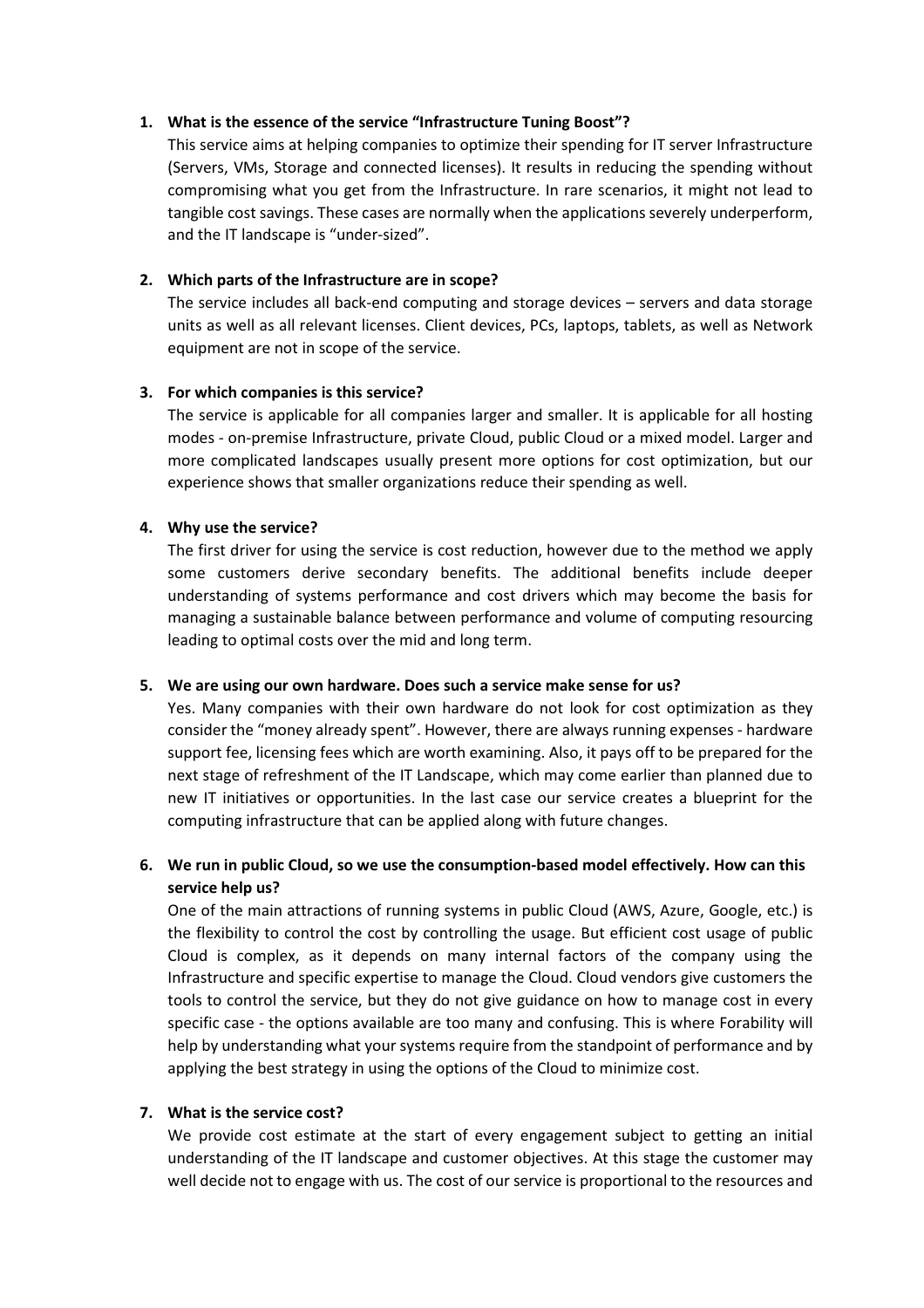effort we spend and is not relative to the volume of savings the customer will derive. We also, guarantee that our cost will only be charged where there are tangible savings which exceed our expenses.

### 8. Why sometimes you mention "potential savings", and not just "savings"?

When executing the service, we first complete an analysis and come up with recommendations. At this stage some customers decide to implement the recommendations with another partner, which makes the savings "potential" from the point of the view of our responsibility. However, in most case we do the implementation with our own resources.

# 9. What if the recommendations provided from the Infrastructure cost optimization are not applicable in our case?

All our recommendations are based on facts from the client's environment and best practice. We discuss openly all recommendations with the customer and If some are considered unpractical or not applicable, we attempt to reform them accordingly. In most cases a part of the recommendations is left for future implementation when limitations of dependent projects and business priorities will make them doable.

# 10. We are a large company and outsource our Infrastructure management with large IT Service providers. Why not asking them to perform this kind of optimization, rather than using Forability?

We see IT outsourcing leading to loss of internal technical knowledge and higher dependence on external partners. In most cases there is natural divergence of objectives between the customer and the service provider when it comes to reduction of cost – the outsourced partner is the direct service provider of the services where cost needs to be reduced. In such cases the value of Forability is of an independent expert and the results usually much exceed what is possible when using only the direct service provider. In many cases our service is valued by the large IT outsourcing providers as well as they are committed to the success of the customers but appreciate their own limitations in managing service usage and cost.

#### 11. How exactly is the service executed?

Phase 1: Preparation: 2-3 days

Understanding the IT landscape and objectives.

Phase 2: Data collection: 2 weeks

We deploy data collection tools on you systems and let them run for 2 weeks.

Phase 3: Analysis & Recommendations & Plan: 2 weeks

Analysis and proposal for improvements presented to the customer leading to creations of aligned action plan.

Phase 4: Implementation: 1-4 Weeks

The aligned action plan is implemented. In most cases the project team includes associates of the customer as well as they partner service providers. The phase can be entirely led by a party different from Forability, while we remain in a support and advisory role. Phase 5: Results and closure

In this phase we let our data collection tools run once more in the computing landscape to ensure service performance is at desired levels and computing resources are used as planned. Results are formally documented and communicated.

# 12. Is the Infrastructure Cost Optimization the only service which Forability delivers?